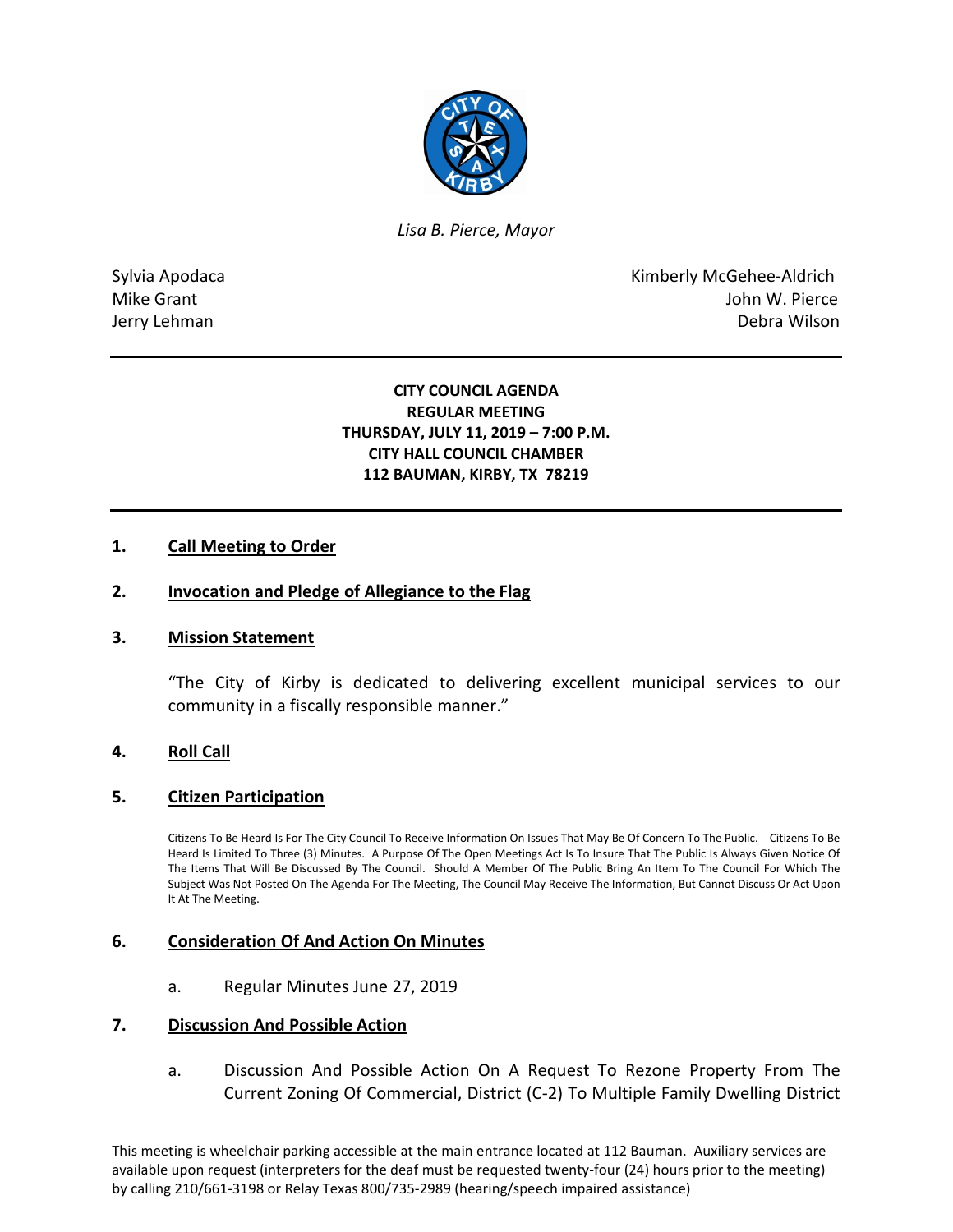(R-2). The Property Is Located at Lot 20-B, Block 3, CB 5941, Known As 414 Edalyn St., Kirby, TX 78219, Bexar County, Texas.

- b. Presentation, Discussion And Possible Action On The 2019 City Street Assessment And Maintenance Plan – M&S Engineering
- c. Quarterly Update From The City Of Kirby Economic Development Committee
- d. Designation Of Three Council Members to attend the Texas Municipal League 2019 Conference – October 9-11, 2019
- e. Update, Discussion And Possible Action On Binz Engleman Road Reconstruction Project
- f. Discussion And Possible Action On Appointing Up To Four Alternate Members To The Building And Standards Commission
- g. Discussion And Possible Action On Appointing A Member To The Beautification And Recycle Committee
- h. Discussion And Possible Action On Appointing Members To the Kirby Senior Center Corporation Board
- i. Discussion And Possible Action On Ordinance No. O-2013-731 Repealing Existing Chapter 91 Of The Code Of Ordinances And Adopting A New Chapter 91 Entitled "Animals" To Set Out Provisions As To Animals, Including An Animal Shelter, Animal Control Officers, Licensing, Animal Bites And Animal Care, Spaying And Neutering, Rabies Control, Adoption Of Animals, Fees, Enforcement, And Related Matters, And Setting A Fine Not To Exceed The Amounts Set Out In Section 10.99 Of The Code Of Ordinances For Each Violation.
- j. Discussion And Possible Action On Kirby Animal Services Training Manual, Policies And Procedures
- k. Discussion And Possible Action On Private Development Projects On Springfield Road

# **8. Requests and Announcements**

a. Requests By Mayor And Council Members For Items To Be Placed On Future City Council Agendas And Announcements On City Events/Community Interests